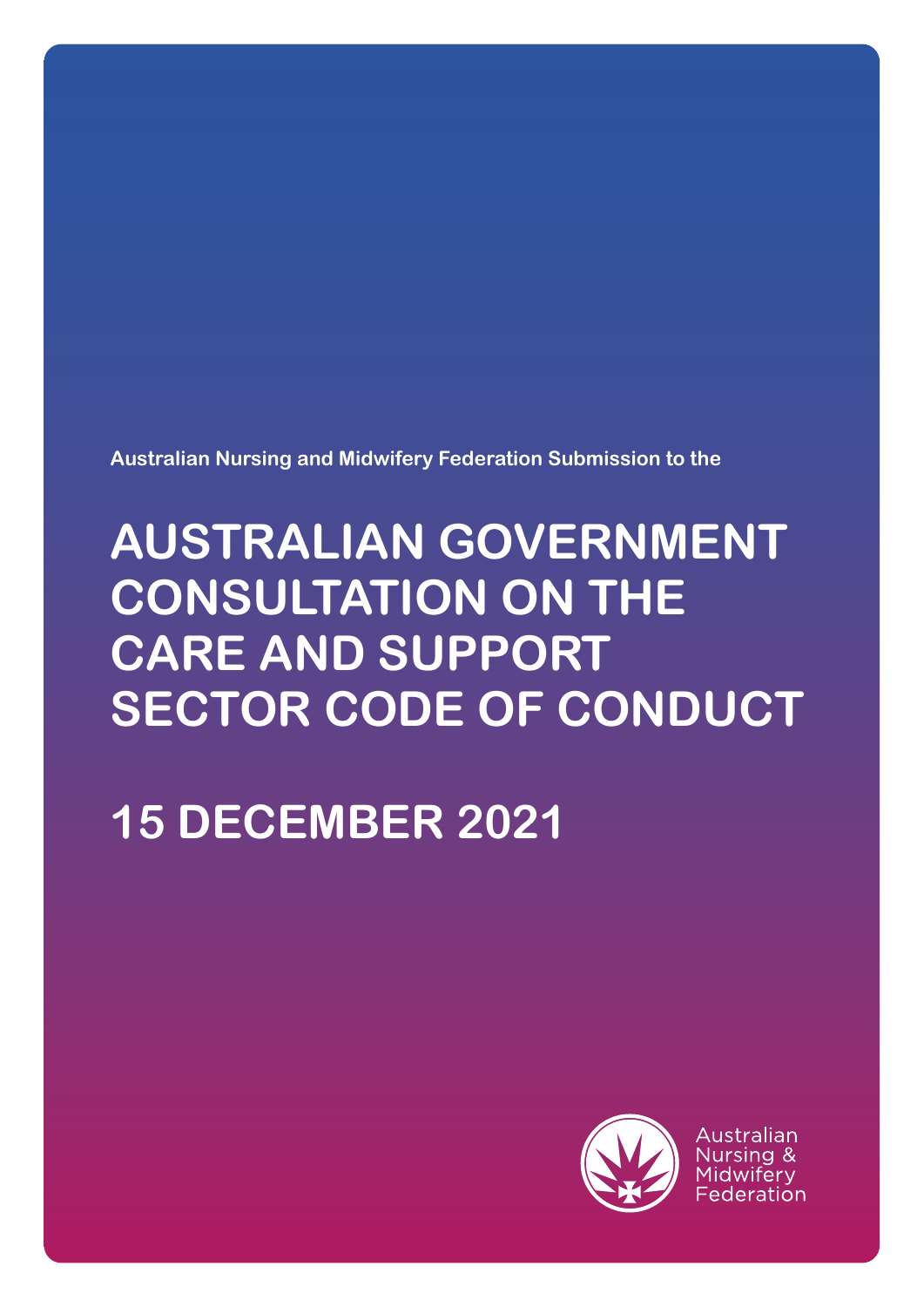

Australian Nursing and Midwifery Federation Submission / **Care and Support Sector Code of Conduct**

**Annie Butler Federal Secretary**

**Lori-anne Sharp Federal Assistant Secretary**

**Australian Nursing and Midwifery Federation Level 1, 365 Queen Street, Melbourne VIC 3000 E: anmffederal@anmf.org.au W: www.anmf.org.au**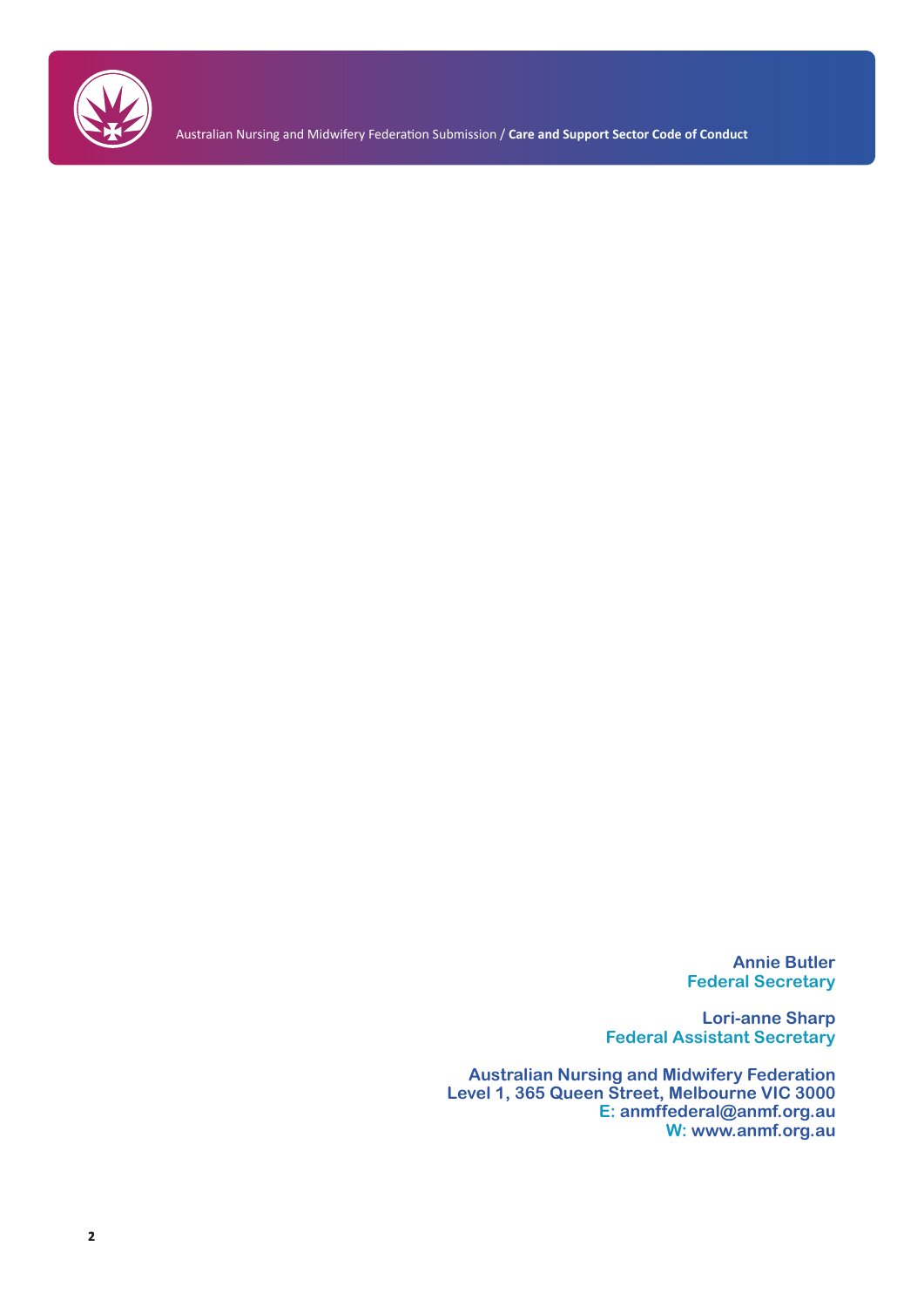

# **INTRODUCTION**

The Australian Nursing and Midwifery Federation (ANMF) is Australia's largest national union and professional nursing and midwifery organisation. In collaboration with the ANMF's eight state and territory branches, we represent the professional, industrial and political interests of more than 300,000 nurses, midwives and  $carers<sup>1</sup> across the country.$ 

Our members work in the public and private health, aged care and disability sectors across a wide variety of urban, rural and remote locations. We work with them to improve their ability to deliver safe and best practice care in each and every one of these settings, fulfil their professional goals and achieve a healthy work/life balance.

Our strong and growing membership and integrated role as both a professional and industrial organisation provide us with a complete understanding of all aspects of the nursing and midwifery professions and see us uniquely placed to defend and advance our professions.

Through our work with members we aim to strengthen the contribution of nursing and midwifery to improving Australia's health and aged care systems, and the health of our national and global communities.

With regard to care of older people, ANMF members work across all settings in which aged care is delivered, including over 45,000 members who are currently employed directly in the aged care sector. Many more of our members are involved in the provision of health care for older persons who move across sectors (acute, residential, community and in-home care), depending on their health needs. Being at the forefront of aged care, and caring for older people over the twenty-four hour period in acute care, residential facilities and the community, our members are in a prime position to make clear recommendations to improve legislation that seeks to enhance the quality and safety of Australia's aged care system.

The ANMF welcomes the opportunity to provide feedback on the Care and Support Sector Code of Conduct Consultation Paper – November 2021 (the Code). Our submission makes comment on several key issues regarding the Code and associated issues.

<sup>1</sup> Carers, or 'personal care workers/PCWs' as named in this submission, refers to the currently unregulated workforce of assistants in nursing, care workers, or aged care workers, or however titled.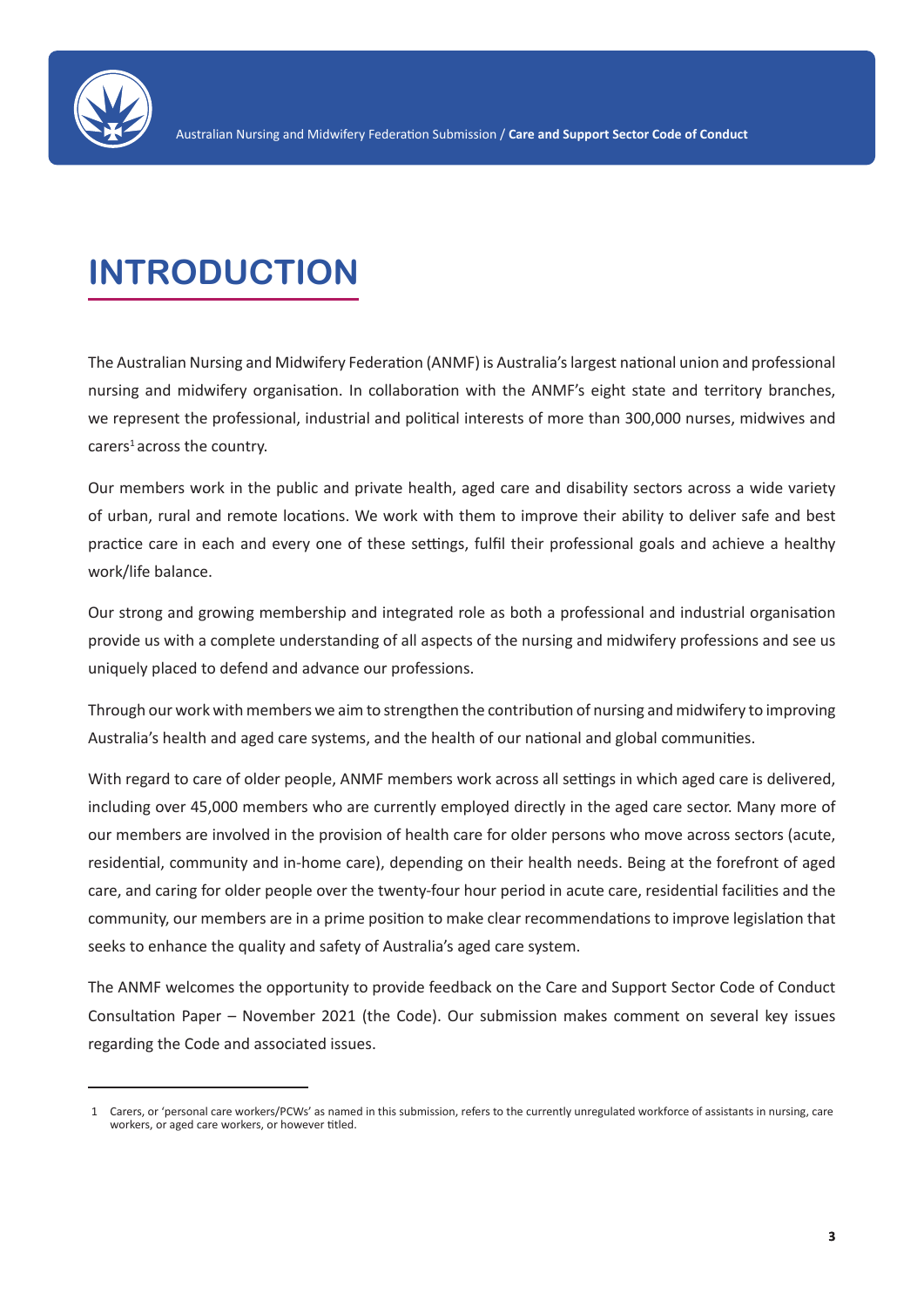

### **Developing and implementing a new Code can only occur following widespread sector reform as per the Royal Commission's recommendations**

The ANMF argues that the current consultation has been rushed and must be revised considerably in terms of its scope and timeframe. The current consultation and draft Code do not appear to take sufficient account of how healthcare professionals are already regulated by the National Boards overseen by the Australian Health Practitioner Regulation Agency. The ANMF argues that a single overarching Code that attempts to regulate both providers and employees (including already regulated staff) represents significant overreach. It is the ANMF's view that at present the consultation team has not provided sufficient reassurance that all relevant existing regulators have been appropriately consulted and has not demonstrated the necessary appreciation of the complexity of proposing the development and implementation of a new universal Code without first addressing the widespread need for significant reform.

The ANMF argues that the first priority for aged care sector reform should not be the development and implementation of a new Code of Conduct. There are numerous reforms proposed by the Royal Commission that are necessary prior to development and adoption of a new Code. Further, the final report of the Royal Commission into Violence, Abuse, Neglect and Exploitation of People with Disability should also be completed and its recommendations considered prior to the development of a new Code.

Establishing and implementing the Code of Conduct would not effectively address the widespread failures and negligence that is rampant throughout Australia's aged care sector. A proposal to implement this Code of Conduct in haste by July 2022 without addressing the widespread reforms and legitimate concerns raised during consultation represents the same attitude that fails to address the appalling lack of staffing and skills mix in aged care.

### **The proposed Code would duplicate and overlap existing Codes for registered health professionals. Regulation of aged care workers should occur prior to implementation of the Code**

The current consultation, in dealing only with worker screening and Code of Conduct aspects, will not address the totality of change required to ensure a skilled and competent aged care workforce that can deliver safe, high quality aged care. As a first step, the ANMF recommends that the consultation team complete thorough stakeholder consultation with existing regulatory bodies with a view to considering the regulation of aged care workers via AHPRA (as per Royal Commission Recommendation 77) before embarking on a project to develop a new Code.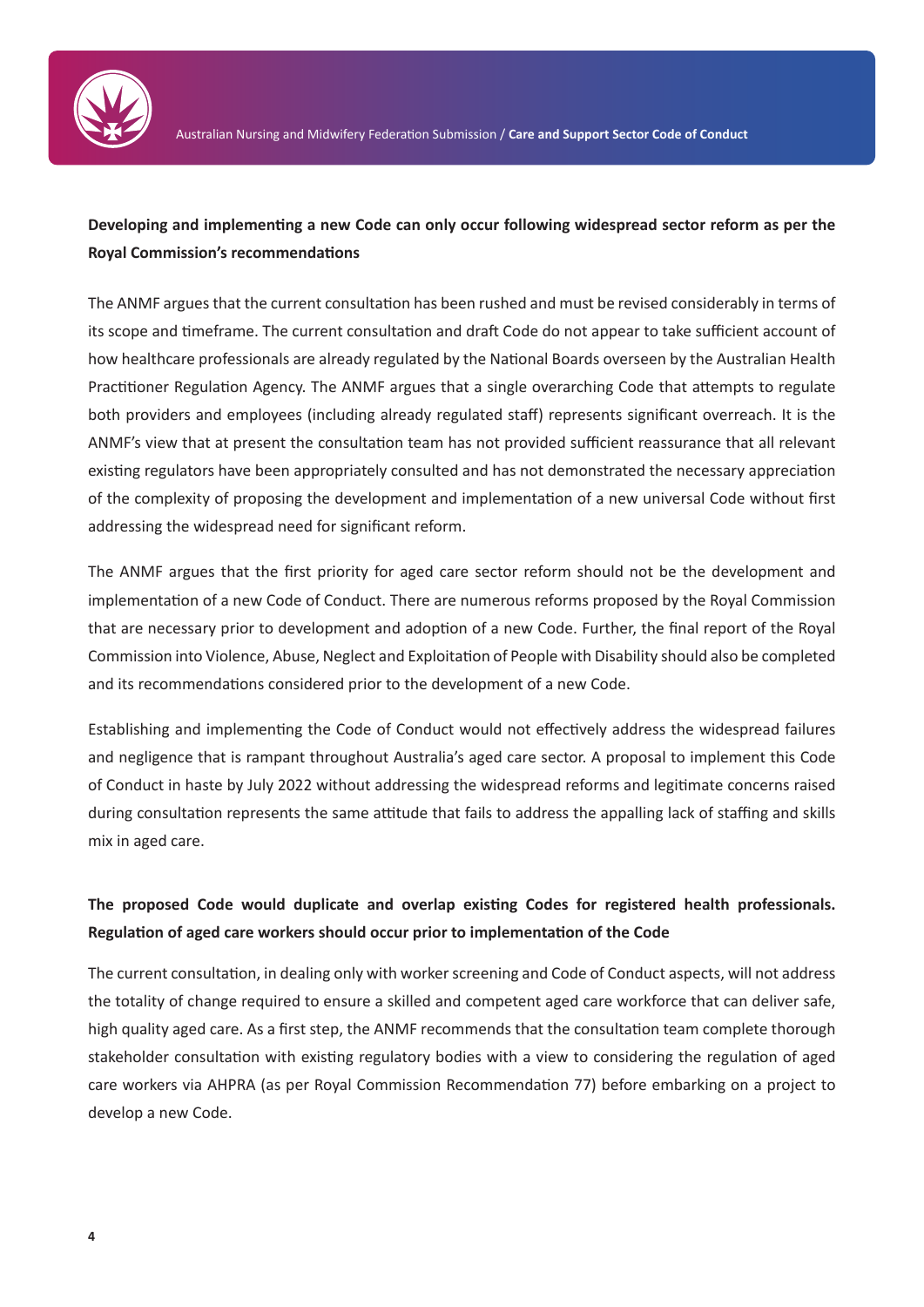

Our proposals are not confined to personal care workers, but also include registered and enrolled nurses, nurse practitioners, and other registered health practitioners. Both registered and enrolled nurses and nurse practitioners (who are also registered nurses) are already subject to a registration scheme under the Health Practitioner Regulation National Law (the National Law), administered by the Nursing and Midwifery Board of Australia (NMBA)/ Australian Health Practitioner Regulation Agency (AHPRA). In order to practice as a registered or enrolled nurse, a person must be registered in accordance with the NMBA. In order to be eligible for registration, a person must have successfully completed an Australian Nursing and Midwifery Accreditation Council accredited program of study, approved by the NMBA. For a registered nurse, the approved program of study is a three-year Bachelor of Nursing degree and for an enrolled nurse, an eighteen-month Diploma of Nursing. Nurse practitioners must have also completed an additional approved Masters degree on top of their registered nurse education and gained significant experience in practice.

Both registered nurses and enrolled nurses must meet the NMBA's registration standards when first registering and renewing their registration. This includes scrutiny of any criminal history (including an international criminal history check), professional indemnity insurance, recency of practice, and continuing professional development. Both registered nurses and enrolled nurses are also required to comply with the NMBA professional standards, including the Codes of Conduct, and can be sanctioned for failure to meet the requisite standards. The existing registration scheme includes mechanisms for reporting misconduct, serious misconduct, and conditions that may impact a nurse's capacity to practice safely. Nurses found to have breached the code of conduct or to be otherwise unfit to practice are subject to sanctions, including imposing conditions on registration, suspension, or cancellation of registration.

The ANMF argues that it is not necessary to include health practitioners, who are currently subject to the National Law registration scheme, in the proposed Code of Conduct as these measures are already met, and exceeded, pursuant to the National Law. Inclusion of registered and enrolled nurses in applying a code of conduct in addition to the existing registration scheme, which includes the requirement to meet standards set in codes of conduct, would result in unnecessary duplication and regulatory burden. Similarly, the definition of governing person captures registered health practitioners, including registered and enrolled nurses.

The ANMF notes that the Government has not agreed to implement the Royal Commission's Recommendation 77 to regulate personal care workers through an Australian Health Practitioner Regulation Agency (AHPRA) model. We argue that an important feature of ensuring the capacity and capability of the aged care workforce to deliver safe, quality care is to establish a registration scheme for unregulated aged care workers. The ANMF strongly recommends that care workers must be subject to a registration scheme.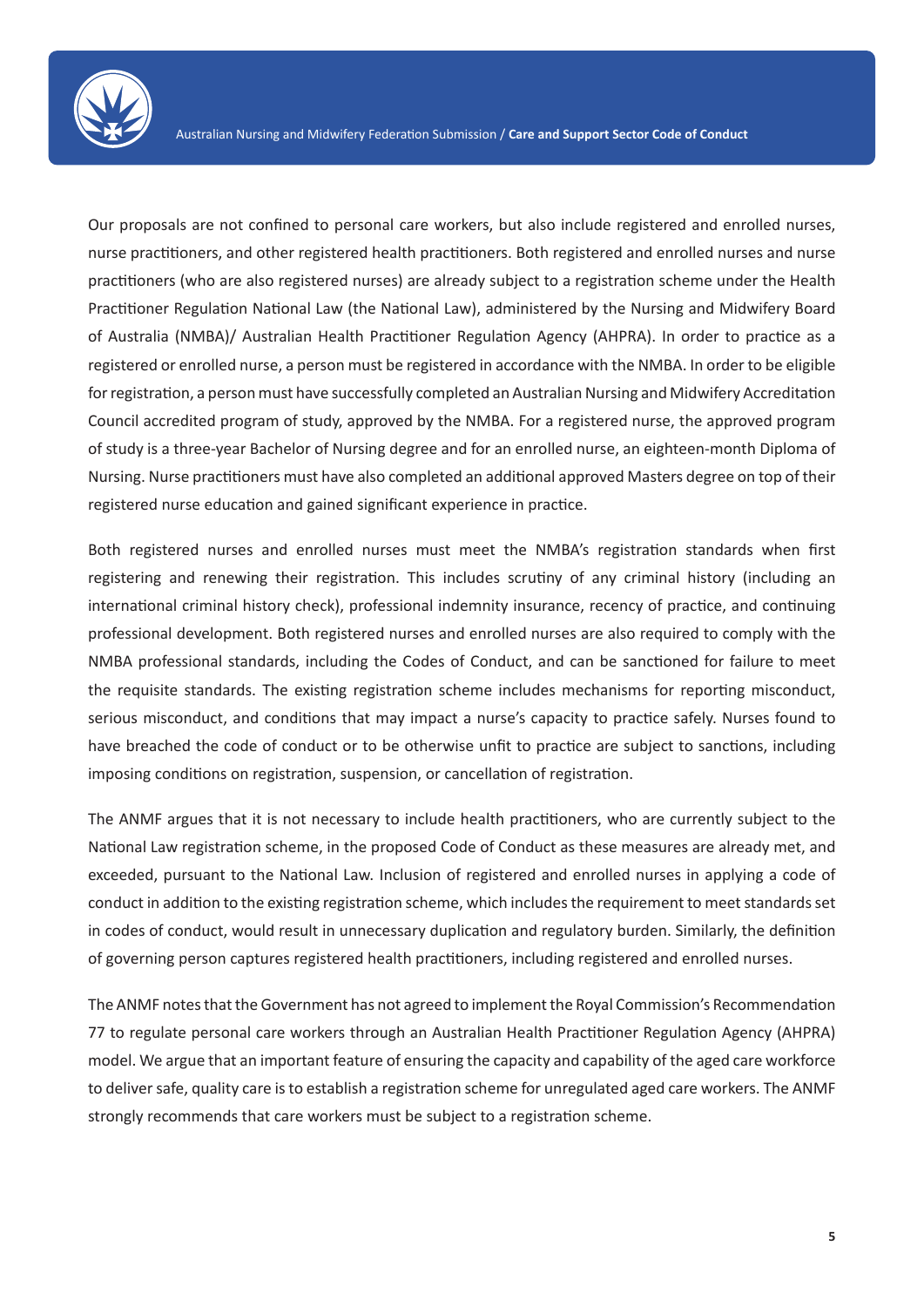

Regulation through registration of care workers will provide greater opportunity for care workers to articulate into nursing and other health professional qualifications as well as into higher level certificate qualifications and relevant training packages. The ANMF considers that the benefits of aligning registration of care workers with the nursing profession will ensure they are subject to investigation and sanction if reported for failing to meet conduct standards and provide an enhanced layer of protection for the public, than simply implementing a Code of Conduct would provide.

The ANMF foresees the potential for significant regulatory complications for nurses in aged care if they are included in this proposed Code of Conduct. The proposed system would make nurses and other health professionals employed in aged care settings more highly regulated than most other health practitioners while taking on an enormous and disproportionate degree of personal financial risk in circumstances where there is no clear, due process for decision-making.

The ANMF argues that the proposed Code of Conduct and its development has little regard or understanding of the arrangements that are already in place for the regulation of nurses through Australia's existing National Registration and Accreditation Scheme (NRAS). Nor is there any acknowledgment of the varying state-based Codes of Conduct for unregistered health workers, including assistants in nursing, and personal care workers (however titled), and any state-based legislation that applies to complaints made about workers in those jurisdictions.

Given that the current state-based processes incorporate unregistered health workers in sectors other than aged care (and so would not be replaced in any way by this Code of Conduct), the ANMF submits that the proposed Code would effectively create duplicate processes and powers. As an example of the issues this Code will create in jurisdictions, in the New South Wales context, the Health Care Complaints Commission has the power to assess, investigate and make a finding and orders (e.g., prohibition order, public statement) in relation to complaints about (unregistered) health care workers. A prohibition order is effectively the same as a banning order.

The Health Care Complaints Commission also has the power to assess, investigate, and prosecute complaints against registered health practitioners in consultation with the applicable health professional council (e.g., the Nursing and Midwifery Council of NSW). The draft Code lacks regard for these processes that occur within NRAS and associated co-regulatory models. The ANMF therefore considers that the Code creates an additional (and additionally punitive) process that the worker would be subjected to in response to a complaint.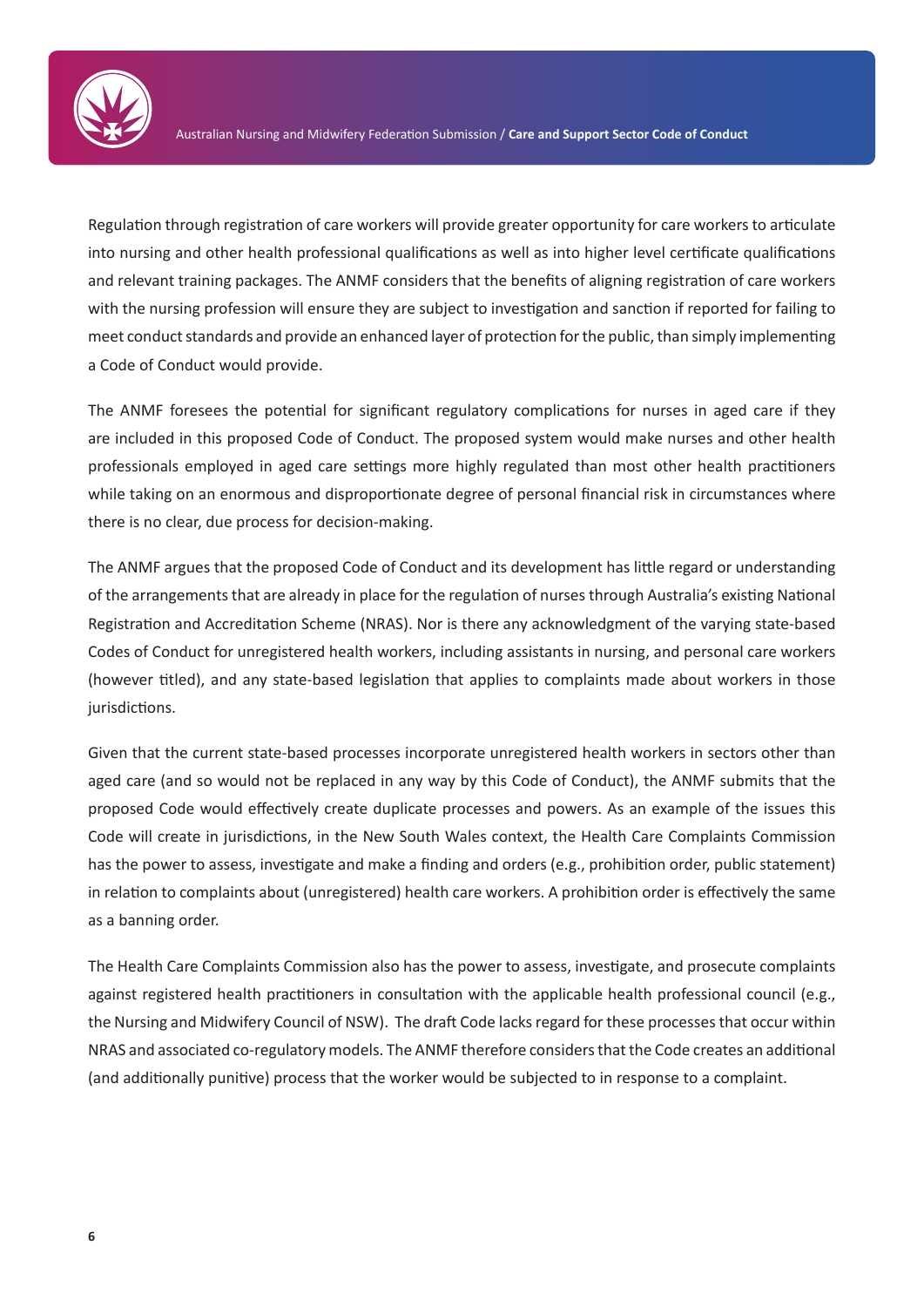

Under the proposed duplicate regulatory system, there does not appear to be any mechanism for the transfer of information between regulators where both are undertaking an investigation into the same complaint. The current draft Code would appear to create the possibility where two regulators could be tasked with considering the same complaint with these processes yielding either conflicting outcomes or, alternatively, where one regulator's decision could potentially prejudice another's decision.

#### **Workers failing to comply with the Code of Conduct resulting in banning orders**

As stated above, unregistered health care workers, including personal care workers in aged care are already subject to a requirement to comply with a Code of Conduct for unregistered health practitioners in many jurisdictions e.g., Schedule 3 of the *Public Health Regulation 2012*.

 The ANMF submits that the introduction of the aligned Code of Conduct will mean that any nurse or unregistered health worker in aged care would be subject to three different Codes of Conduct. The second being either the Code of Conduct for nurses/Code of Conduct for unregistered health practitioners and the third being the Code of Conduct of their employer. The overlap and duplication will no doubt create confusion which may lead to compliance issues.

The ANMF highlights that the process/scheme outlined in the Bill introduced in response to the Royal Commission only refers to outcomes for contraventions of the proposed Code of Conduct, but does not have any reference to the process to be undertaken in determining the contravention, nor a proposed Code of Conduct to provide feedback on.<sup>2</sup>

The ANMF submits that a large proportion of unregulated staff in aged care do not have English as their primary language. Although it is important at implementation to ensure that any Code is distributed in a sufficient variety of community languages, the ANMF highlights the concern that for people who have English as an additional language, there may be barriers to being afforded procedural fairness in this process.

The ANMF submits significant concerns that in its current form, the Code includes no reference to any assessment or investigation processes that may lead to the making of a banning order. Further, there does seem to be any need for a nexus between the conduct alleged and the provision of aged care. The Code includes little to no guidance or information about how a banning order (however made) would impact upon someone's registration or whether being subject to a banning order could be sufficient grounds for a statebased prohibition order (in the case of unregistered health workers). It is fundamental to ensure procedural fairness is maintained where decisions that so significantly affect the lives and livelihood of workers are made.

<sup>2</sup> Parliament of Australia. Aged Care and Other Legislation Amendment (Royal Commission Response No. 2) Bill 2021. Online: Australian Government. 2021. Available: https://www.aph.gov.au/Parliamentary\_Business/Bills\_Legislation/Bills\_Search\_Results/Result?bId=r6778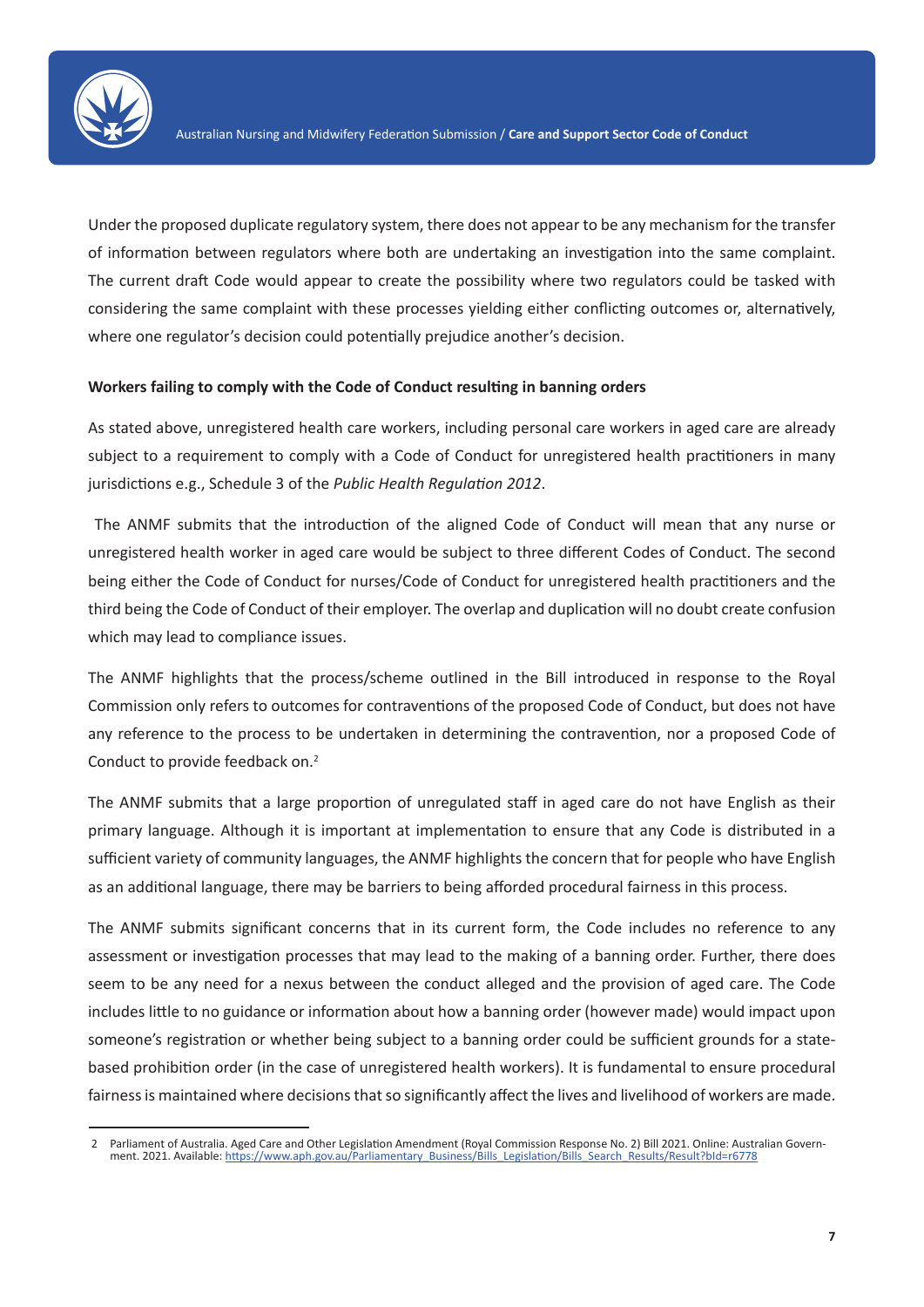

#### **The Aged Care Quality and Safety Commission is not a suitable organisation to administer the Code**

Based on the past performance of the Aged Care Quality and Safety Commission (ACQSC) and its predecessors which have failed to administer the Aged Care Quality Standards and provide adequate protection to the public as evidenced during the Royal Commission, the ANMF argues that the ACQSC is neither sufficiently qualified nor resourced to perform the function of an Australian Health Practitioner Regulation Agency (AHPRA)-like licensing and registration body responsible for monitoring, investigating, and in some cases banning workers and providers.

#### **The National Disability Insurance Scheme is not a suitable template for the Code**

The ANMF argues that the proposed Code does not appear to adequately account for the existing national Code of Conduct for health care workers and the Codes of Conduct published by each National Board for registered health professionals which are all more detailed and comprehensive. This may result in unnecessary duplication, overlap, and confusion.

The ANMF notes that the brief National Disability Insurance Scheme (NDIS) Code of Conduct is not fit for purpose and has not improved the monitoring and observation of care delivery in the disability care sector. Clients of the NDIS have experienced appalling mistreatment by both the providers and care workers most shockingly demonstrated in the South Australian case of Miss Ann Marie Smith. Other failures of the NDIS system have also been revealed in evidence being heard in the Disability Royal Commission. This reinforces our position that a Code of Conduct alone does not prevent poor quality service and care. The ANMF argues that a cross-sector Code would not be effective and is an inappropriate and overly ambitious proposed solution at this time.